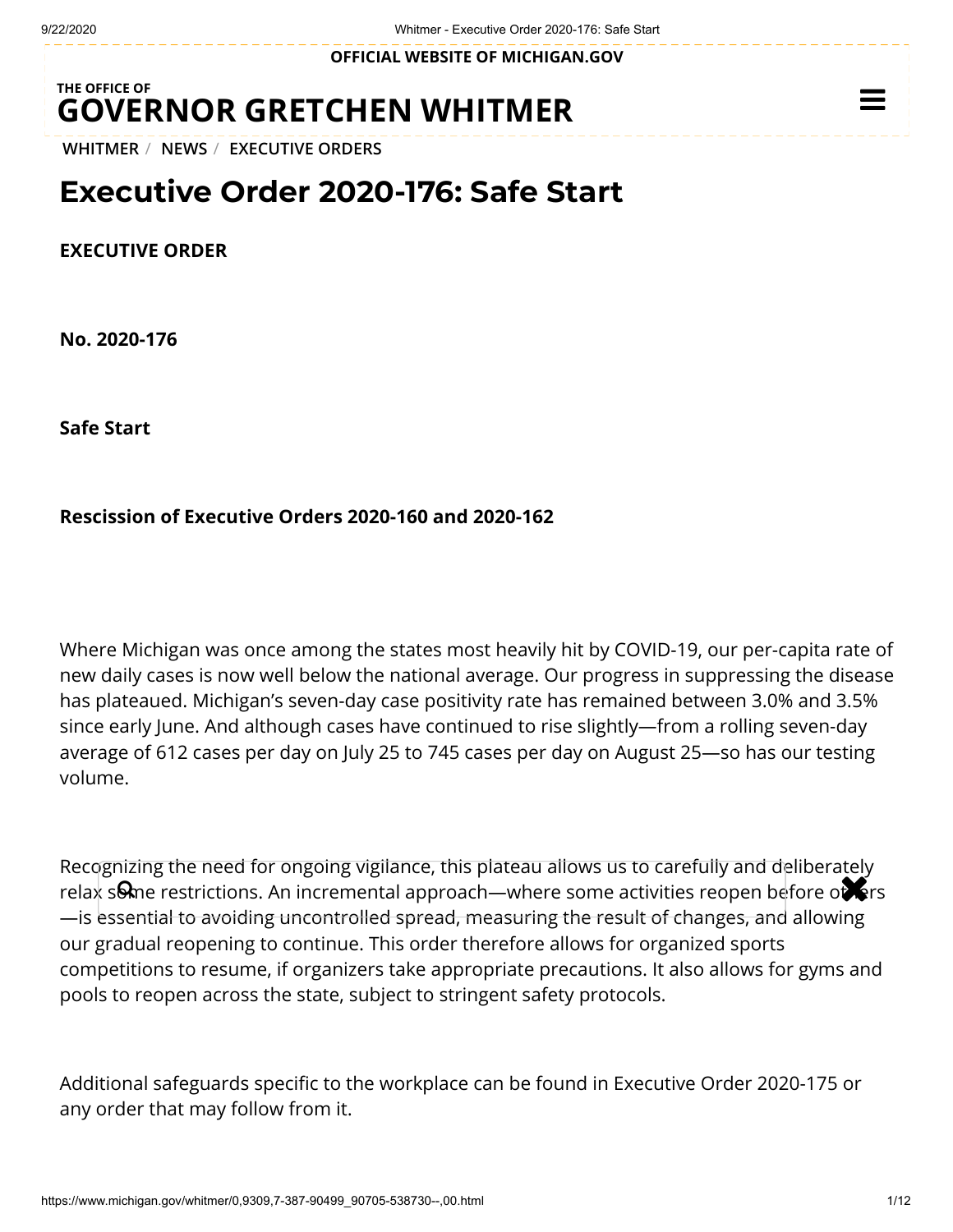The novel coronavirus (COVID-19) is a respiratory disease that can result in serious illness or death. It is caused by a new strain of coronavirus not previously identified in humans and easily spread from person to person. There is currently no approved vaccine for this disease.

On March 10, 2020, the Department of Health and Human Services identified the first two presumptive-positive cases of COVID-19 in Michigan. On that same day, I issued Executive Order 2020-4. This order declared a state of emergency across the state of Michigan under section 1 of article 5 of the Michigan Constitution of 1963, the Emergency Management Act, 1976 PA 390, as amended (EMA), MCL 30.401 et seq., and the Emergency Powers of the Governor Act of 1945, 1945 PA 302, as amended (EPGA), MCL 10.31 et seq.

Since then, the virus spread across Michigan, bringing deaths in the thousands, confirmed cases in the tens of thousands, and deep disruption to this state's economy, homes, and educational, civic, social, and religious institutions. On April 1, 2020, in response to the widespread and severe health, economic, and social harms posed by the COVID-19 pandemic, I issued Executive Order 2020-33. This order expanded on Executive Order 2020-4 and declared both a state of emergency and a state of disaster across the State of Michigan under section 1 of article 5 of the Michigan Constitution of 1963, the Emergency Management Act, and the Emergency Powers of the Governor Act of 1945. And on April 30, 2020, finding that COVID-19 had created emergency and disaster conditions across the State of Michigan, I issued Executive Order 2020- 67 to continue the emergency declaration under the EPA, as well as Executive Order 2020-68 to issue new emergency and disaster declarations under the EMA.

Those executive orders have been challenged in Michigan House of Representatives and Michigan Senate v. Whitmer. On August 21, 2020, the Court of Appeals ruled that the Governor's Michigan Senate v. Whitmer. On August 21, 2020, the Court of Appeals ruled that the Goverpor's<br>declaration of a state of emergency, her extensions of the state of emergency, and her issuance of related EOs clearly fell within the scope of the Governor's authority under the EPGA.

On August 7, 2020, I issued Executive Order 2020-165, again finding that the COVID-19 pandemic constitutes a disaster and emergency throughout the State of Michigan. That order constituted a state of emergency declaration under the Emergency Powers of the Governor Act of 1945. And, to the extent the governor may declare a state of emergency and a state of disaster under the Emergency Management Act when emergency and disaster conditions exist yet the legislature had declined to grant an extension request, that order also constituted a state of emergency and state of disaster declaration under that act.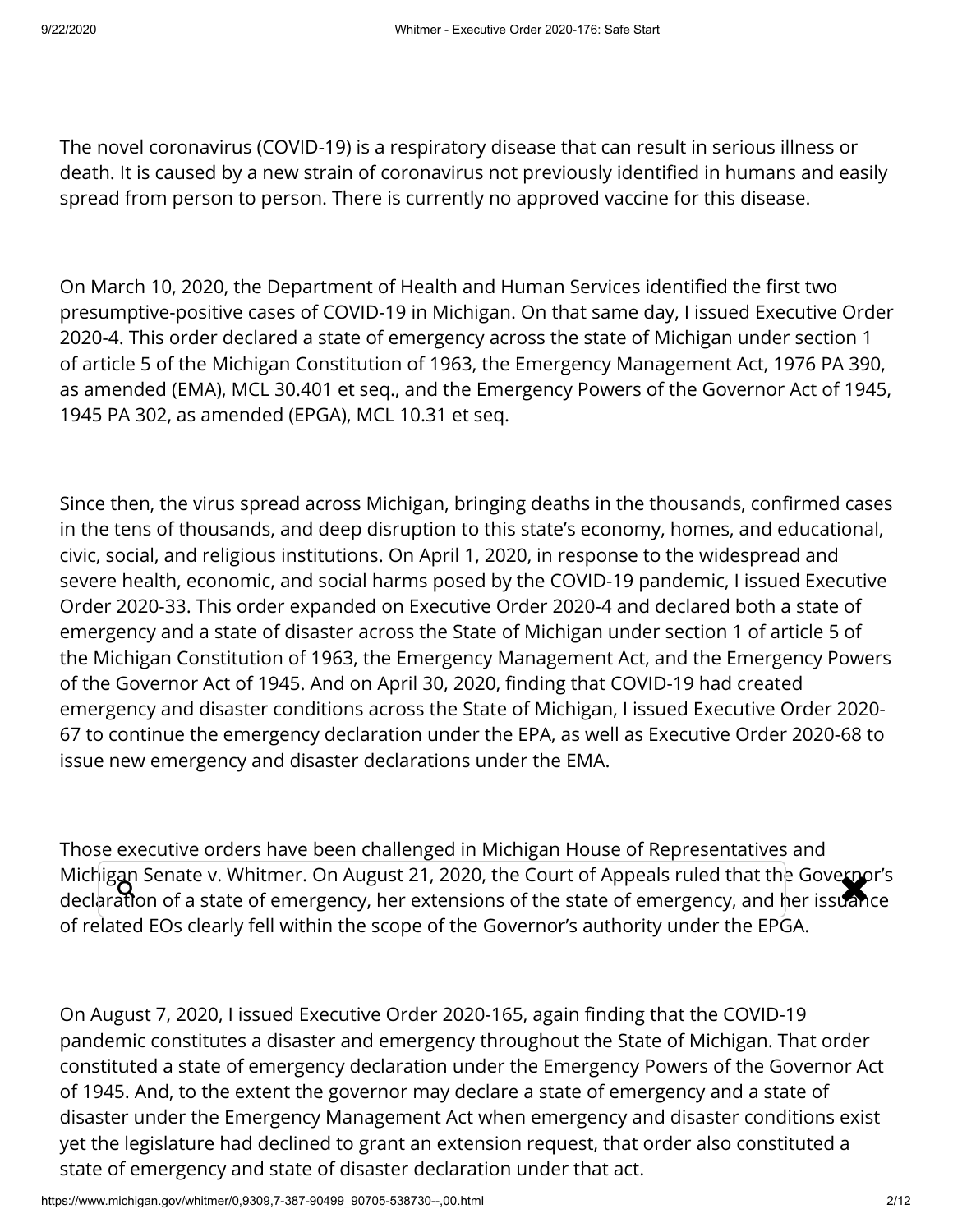The Emergency Powers of the Governor Act provides a sufficient legal basis for issuing this executive order. In relevant part, it provides that, after declaring a state of emergency, "the governor may promulgate reasonable orders, rules, and regulations as he or she considers necessary to protect life and property or to bring the emergency situation within the affected area under control." MCL 10.31(1).

Nevertheless, subject to the ongoing litigation and the possibility that current rulings may be overturned or otherwise altered on appeal, I also invoke the Emergency Management Act as a basis for executive action to combat the spread of COVID-19 and mitigate the effects of this emergency on the people of Michigan, with the intent to preserve the rights and protections provided by the EMA. The EMA vests the governor with broad powers and duties to "cop[e] with dangers to this state or the people of this state presented by a disaster or emergency," which the governor may implement through "executive orders, proclamations, and directives having the force and effect of law." MCL 30.403(1)–(2). This executive order falls within the scope of those powers and duties, and to the extent the governor may declare a state of emergency and a state of disaster under the Emergency Management Act when emergency and disaster conditions exist yet the legislature has not granted an extension request, they too provide a sufficient legal basis for this order.

Acting under the Michigan Constitution of 1963 and Michigan law, I find it reasonable and necessary, for the reasons outlined above, to order:

- 1. **Remote work.** Except in Regions 6 and 8, any work capable of being performed remotely (i.e., without the worker leaving his or her home or place of residence) must be performed remotely. Although not required, in Regions 6 and 8, any work capable of being performed<br>remotely should be performed remotely. remotely should be performed remotely.
- 2. **Individual responsibility.** Any individual who leaves his or her home or place of residence must:
- a. Follow social distancing measures recommended by the Centers for Disease Control and Prevention ("CDC"), including remaining at least six feet from people from outside the individual's household to the extent feasible under the circumstances; and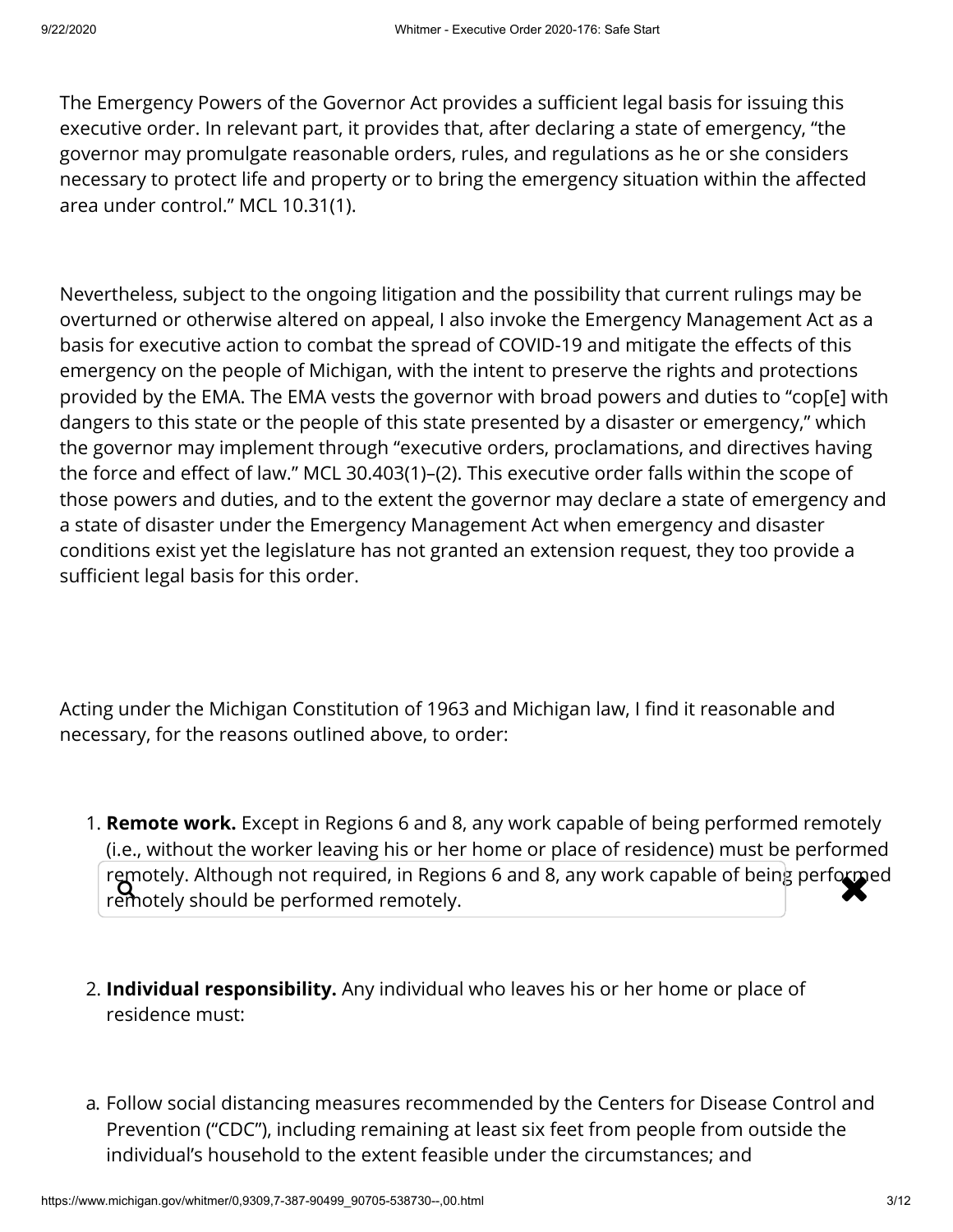- b. Follow the rules described in Executive Order 2020-153, Masks, or any order that may follow from it.
- 3. **Public accommodations restrictions.** Subject to the exceptions in section 8 ("Regions 6 and 8") and 9 ("Exceptions"), the following places are closed to entry, use, and occupancy by members of the public:
- a. Indoor theaters, cinemas, and performance venues;
- b. Until September 8, 2020 at 11:59 pm, indoor gymnasiums, fitness centers, recreation centers, sports facilities, exercise facilities, exercise studios, and the like;
- c. Millionaire Parties licensed by the Michigan Gaming Control Board; and
- d. Except as provided in subsection (e) of this section, indoor services or facilities, or outdoor services or facilities involving close contact of persons, for amusement or other recreational or entertainment purposes, such as amusement parks, arcades, bingo halls, bowling alleys, indoor climbing facilities, indoor dance areas, roller rinks, ice rinks, trampoline parks, carnival or amusement rides as defined by MCL 408.652(2), waterparks, and other similar recreational or entertainment facilities.
- e. Bowling alleys, roller rinks, and ice rinks may be open for the sole purpose of serving as a venue for organized sports under section 7 of this order.
- 4. **Bars.** Food service establishments, as defined in section 1107(t) of the Michigan Food Law, 2000 PA 92, as amended, MCL 289.1107(t), that hold on-premises retailer licenses to sell alcoholic beverages must close for indoor service if they earn more than 70% of their gross receipts from sales of alcoholic beverages (for purposes of calculating gross receipts, sales of lottery tickets do not count because they are remitted to the state, although commissions, incentives, bonuses and other payments from the Michigan Lottery do count).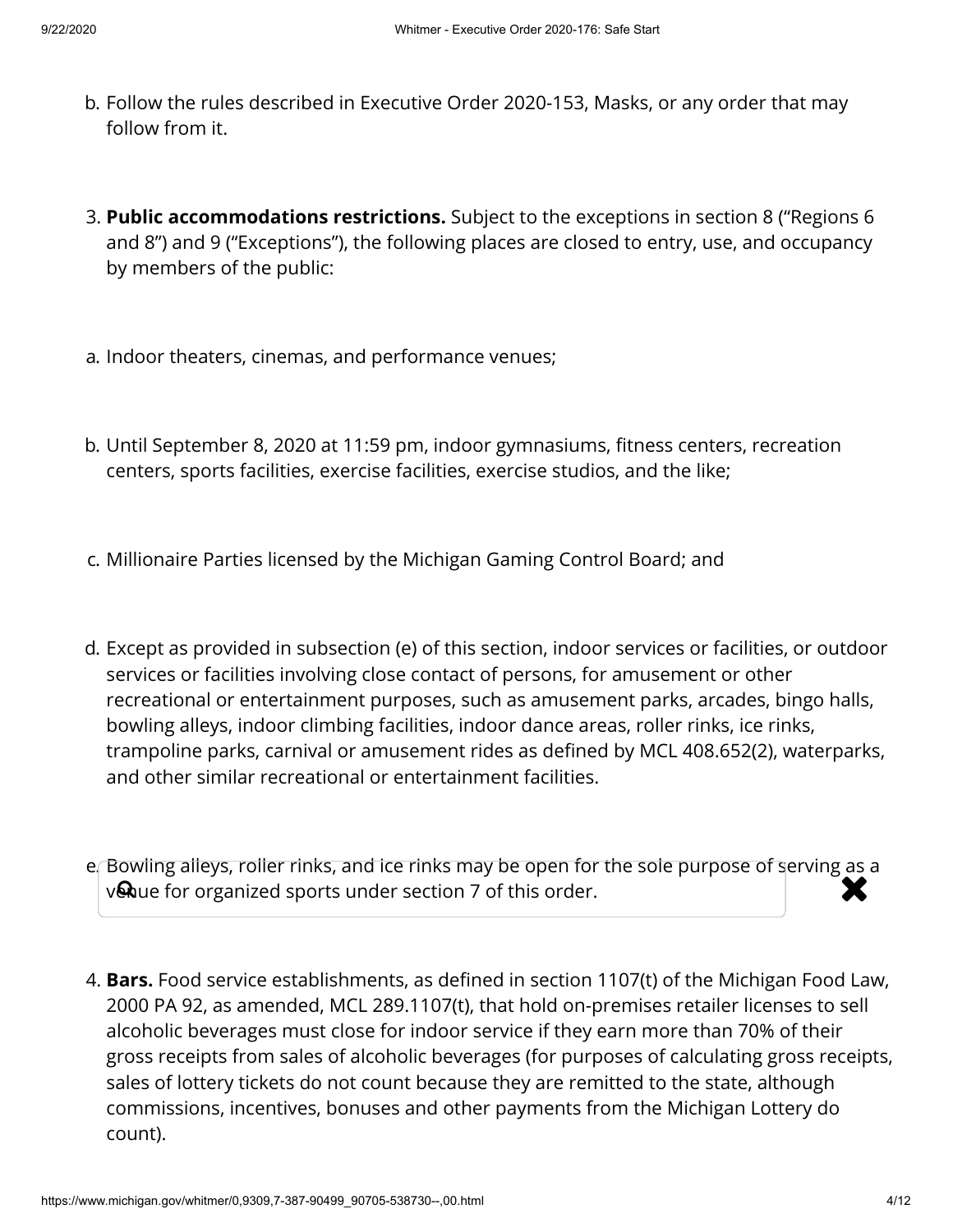- a. Food service establishments that are closed for indoor service but open for outdoor service must prohibit patrons from entering the establishment, except to walk through in order to access the outdoor area, to leave the establishment, or to use the restroom.
- b. For purposes of calculating its percentage of gross receipts from sales of alcoholic beverages under this section, a food service establishment must use:
- 1. Gross receipts from 2019; or
- 2. If the establishment was not in operation in 2019, gross receipts from the date the establishment opened in 2020.
- 5. **Liquor license restrictions.** Dance and topless activity permits issued under subsections 2 or 3 of section 916 of the Michigan Liquor Control Code, 1998 PA 58, as amended, MCL 436.1916(2) and (3), are temporarily suspended. Combination dance–entertainment permits and topless activity–entertainment permits issued under subsection 4 of section 916 of the Michigan Liquor Control Code, MCL 436.1916(4), are suspended to the extent they allow dancing and topless activity, but remain valid to the extent they allow other entertainment.
- a. In enforcing the Michigan Liquor Control Code, the Michigan Liquor Control Commission will consider whether the public health, safety or welfare requires summary, temporary suspension of a license under section 92(2) of the Administrative Procedures Act of 1969, 1969 PA 306, as amended, MCL 24.292(2).
- b. Nothing in this order or in the Executive Order 2020-175, Workplace Safeguards, prevents food service establishments from selling alcoholic beverages for off-premises consumption to patrons who are not seated at a table, or requires such patrons to remain seated when ordering such beverages.
- c. Nothing in this order or in Executive Order 2020-175, Workplace Safeguards prevents the holder of a social district license under section 551 of the Michigan Liquor Control Code,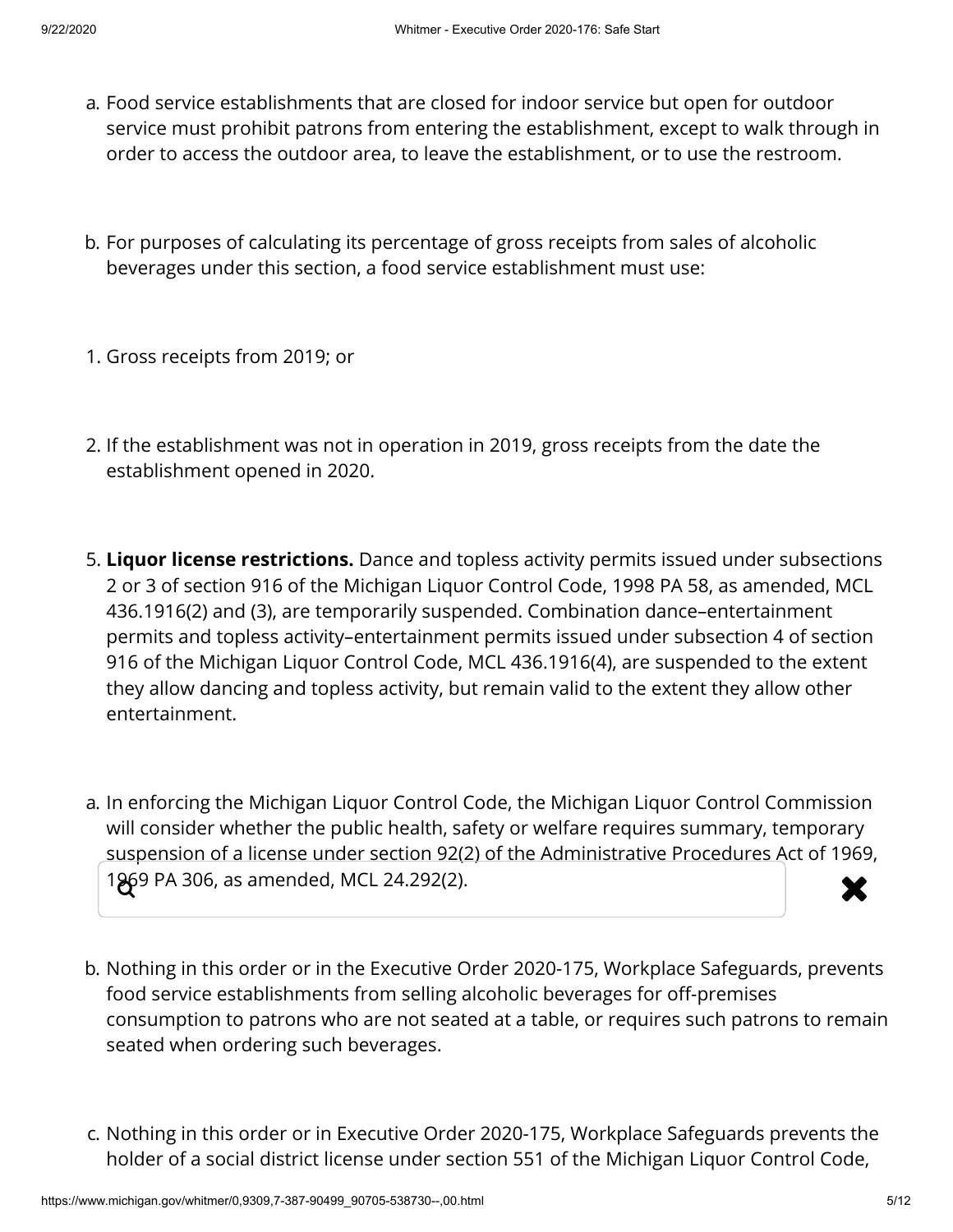1998 PA 58, as amended, MCL 436.1551 from selling alcoholic beverages for consumption in a commons area within a designated social district to patrons who are not seated at a table, or requires such patrons to remain seated when ordering such beverages.

## 6. **Gatherings, events, and large venues.**

- a. Except in Regions 6 and 8 (see section 8), social gatherings and organized events among persons not part of the same household are permitted provided that organizers and venues ensure that:
- 1. Persons not part of the same household maintain six feet of distance from one another, including by designing the gathering or event to encourage and maintain social distancing;
- 2. If a gathering or event is indoors, it does not exceed 10 people; and
- 3. If a gathering or event is outdoors, it does not exceed 100 people.
- b. Subsection (a) applies to workplace gatherings and events (such as meetings and trainings), but does not apply to the incidental gathering of persons in a shared space, including an airport, bus station, factory floor, restaurant, shopping mall, public pool, or workplace.

# 7. **Organized sports.**



- a. For purposes of this order, "organized sports" means competitive athletic activity requiring skill or physical prowess and organized by an institution or association that sets and enforces rules to ensure the physical health and safety of all participants ("sports organizer" or "sports organizers").
- b. Athletes participating in an organized sport, while on the field of play, are not subject to the social distancing requirements of this order found in sections 2(a) and 6(a)(1), but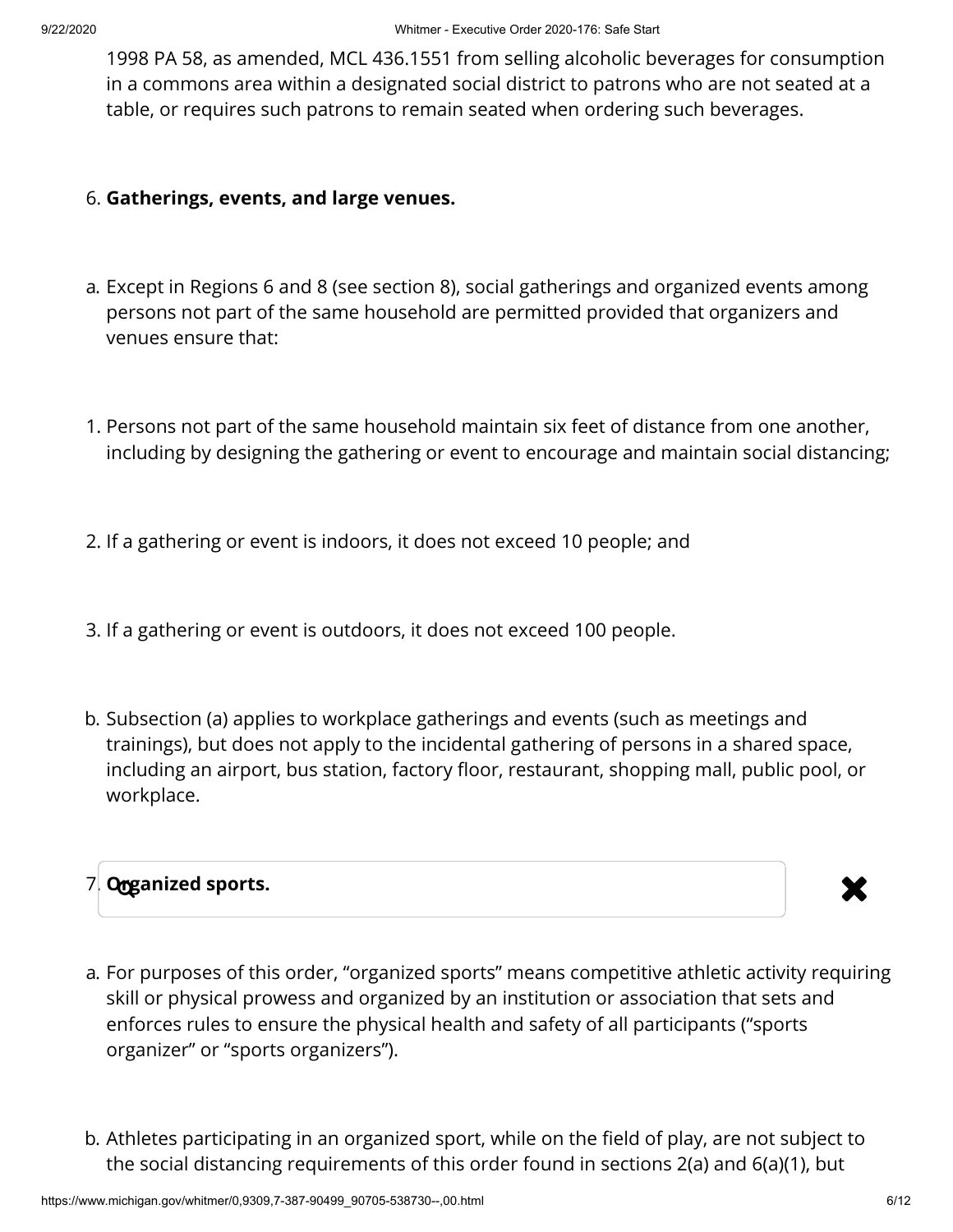instead must maintain six feet of distance from one another to the extent compatible with that organized sport, and wear a facial covering except when swimming. Sports organizers shall ensure that athletes comply with this subsection for each organized sporting event.

- c. Sports organizers should follow the guidance of the Department of Health and Human Services regarding whether and how a sport can be played safely.
- d. For indoor organized sports competitions, sports organizers must ensure that the live audience is limited to the guests of the athletes with each athlete designating up to two guests. For outdoor organized sports competitions, sports organizers must ensure that either (i) the live audience is limited to the guests of the participants with each athlete designating up to two guests or (ii) the live audience is limited to the extent that 100 people or fewer are gathered for the event including all participants (athletes, coaches, staff, etc.).
- e. For indoor organized sports, sports organizers must ensure that no concessions are sold at the venue.
- f. Notwithstanding any other provision of this order, professional sports leagues and teams, including professional athletes engaged in individual sports, may engage in professional sports operations, provided that:
- 1. No live audiences are allowed, except for staff of the facility at which a sporting event is held and media personnel reporting on, filming, or otherwise documenting the sporting event; a **x**



- 2. The activities are conducted pursuant to a COVID-19 safety plan that is consistent with any guidance from the Centers for Disease Control and Prevention and the Michigan Department of Health and Human Services; and
- 3. Participants maintain six feet of distance from one another to the extent compatible with the sporting activity.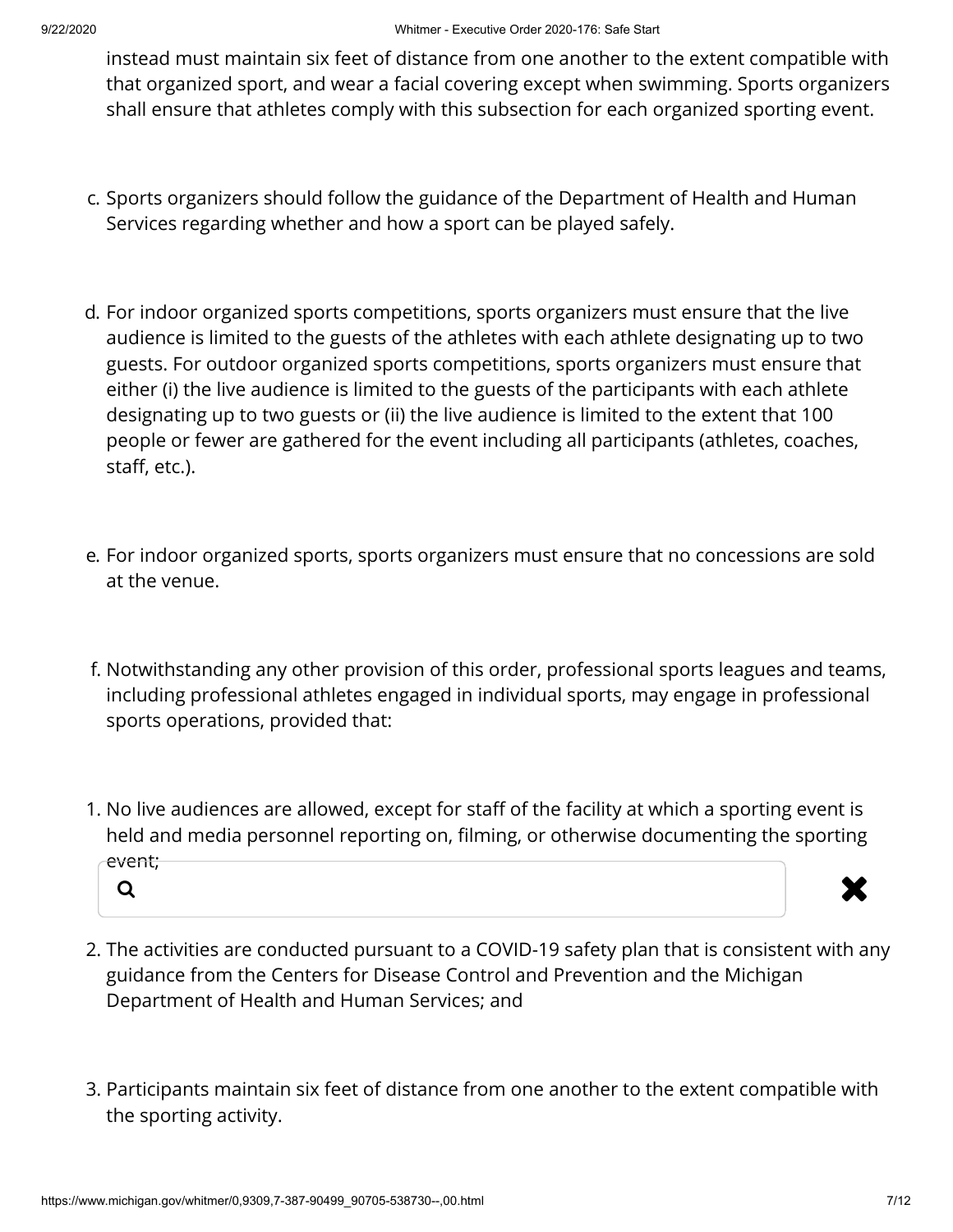## 8. **Regions 6 and 8.**

- a. Notwithstanding section 6(a)(3) of this order, an outdoor social gathering or outdoor organized event among persons not part of the same household is permitted in Regions 6 and 8 provided that the gathering or event does not exceed 250 people and complies with the social distancing requirement of subsection 6(a)(1) of this order.
- b. In Regions 6 and 8, a business or venue whose operations would otherwise be restricted by section 3 of this order may be open to spectators or patrons provided that it:
- 1. Arranges the venue such that persons not part of the same household may maintain six feet of distance from one another at all times while in the venue; and
- 2. Limits the number of people in the venue to 25% of its maximum capacity or to 250, whichever is smaller. For purposes of this order, each separate auditorium or screening room is a separate venue.
- c. In Regions 6 and 8, and notwithstanding the restrictions in subsection (a) of this section, an outdoor concert space, race track, sports arena, stadium, or similar outdoor venue may be open to spectators or patrons provided that it:
- 1. Arranges the venue such that persons not part of the same household may maintain six feet of distance from one another at all times while in the venue; and



2. Limits the number of people in the venue to 25% of its maximum capacity or to 500, whichever is smaller.

## 9. **Exceptions.**

a. The public accommodations restrictions imposed by section 3 of this order do not apply to any of the following: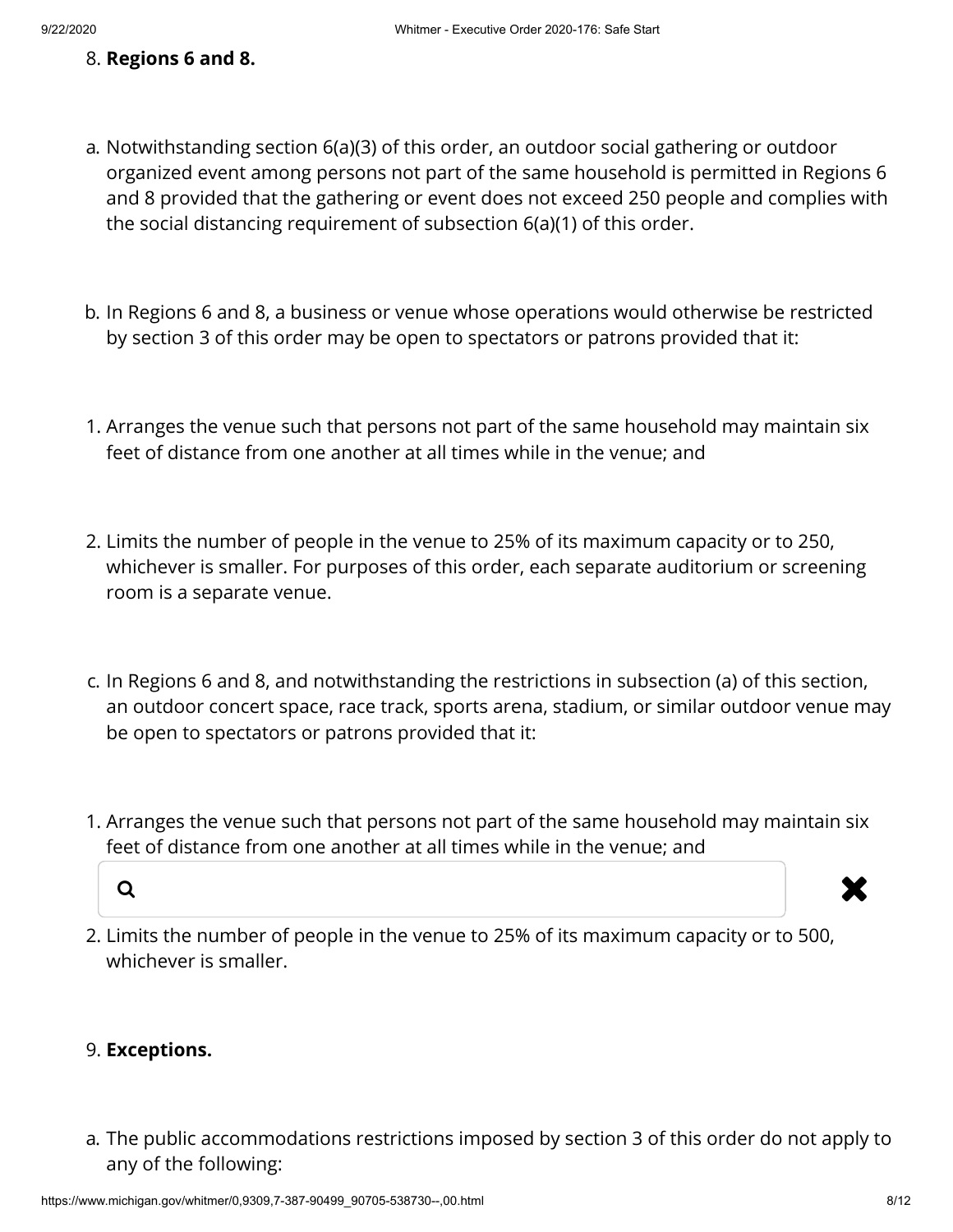- 1. Services necessary for medical treatment as determined by a licensed medical provider;
- 2. Health care facilities, residential care facilities, congregate care facilities, and juvenile justice facilities;
- 3. Crisis shelters or similar institutions;
- 4. Food courts inside the secured zones of airports; and
- 5. Employees, contractors, vendors, or suppliers who enter, use, or occupy the places described in section 3 of this order in their professional capacity.
- b. The 10-person indoor gathering limitation imposed by section 6(a)(2) does not apply to any of the following:
- 1. Aspects of training of law enforcement, medical, or first responder personnel not capable of being performed remotely;
- 2. Polling places.

- 10. **Parks.** Unless otherwise prohibited by local regulation, outdoor parks and recreational facilities may be open, provided that they make any reasonable modifications necessary to enable employees and patrons not part of the same household to maintain six feet of distance from one another, and provided that areas in which social distancing cannot be maintained are closed, subject to guidance issued by the Michigan Department of Health and Human Services.  $\alpha$  . The contract of the contract of  $\mathbf x$
- 11. **Pools.** Effective September 9, 2020, unless otherwise prohibited by local regulation, **public swimming pools may be open in all Regions, subject to the rules in the**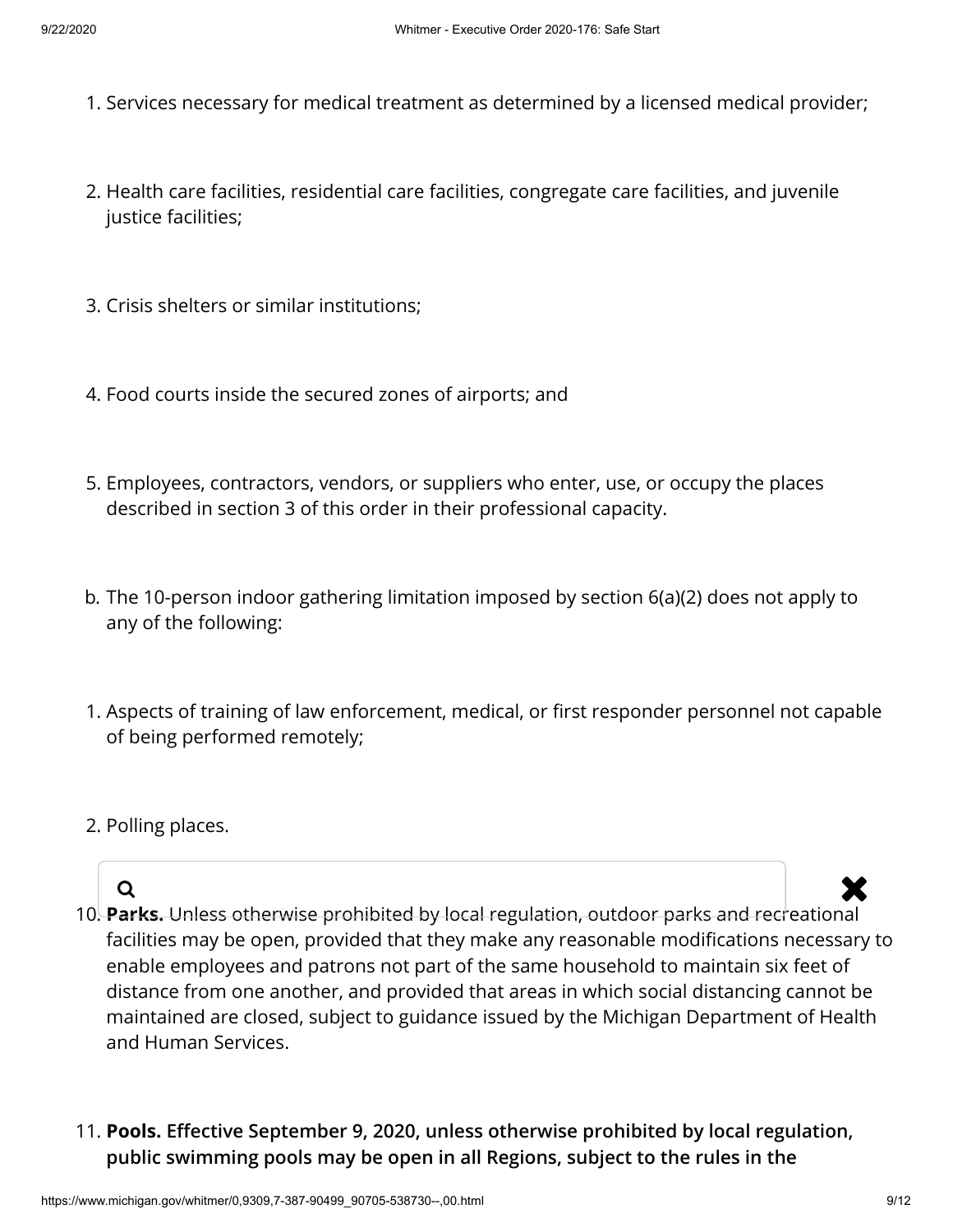**Workplace Safeguards order (Executive Order 2020-175 or any order that may follow from it)**. This section does not apply to waterparks, which are subject to section 3(c) of this order, except in Regions 6 and 8.

- 12. **Region definitions.** For purposes of this order, Michigan comprises eight separate regions.
- a. Region 1 includes the following counties: Monroe, Washtenaw, Livingston, Genesee, Lapeer, Saint Clair, Oakland, Macomb, and Wayne.
- b. Region 2 includes the following counties: Mason, Lake, Osceola, Clare, Oceana, Newaygo, Mecosta, Isabella, Muskegon, Montcalm, Ottawa, Kent, and Ionia.
- c. Region 3 includes the following counties: Allegan, Barry, Van Buren, Kalamazoo, Calhoun, Berrien, Cass, Saint Joseph, and Branch.
- d. Region 4 includes the following counties: Oscoda, Alcona, Ogemaw, Iosco, Gladwin, Arenac, Midland, Bay, Saginaw, Tuscola, Sanilac, and Huron.
- e. Region 5 includes the following counties: Gratiot, Clinton, Shiawassee, Eaton, and Ingham.
- f. Region 6 includes the following counties: Manistee, Wexford, Missaukee, Roscommon, Benzie, Grand Traverse, Kalkaska, Crawford, Leelanau, Antrim, Otsego, Montmorency Alpena, Charlevoix, Cheboygan, Presque Isle, and Emmet.
- g. Region 7 includes the following counties: Hillsdale, Lenawee, and Jackson.
- h. Region 8 includes the following counties: Gogebic, Ontonagon, Houghton, Keweenaw, Iron, Baraga, Dickinson, Marquette, Menominee, Delta, Alger, Schoolcraft, Luce, Mackinac, and Chippewa.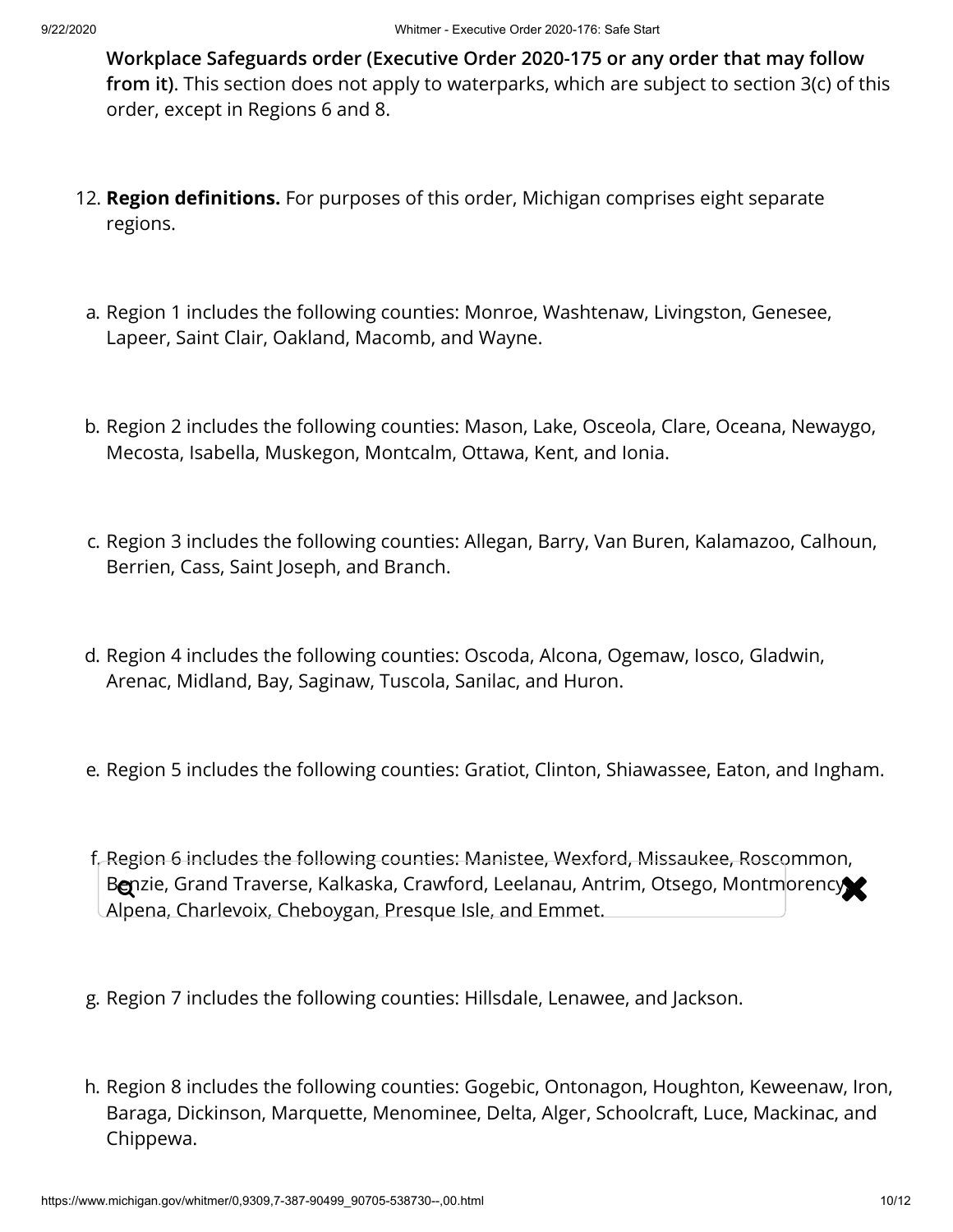- 13. **Separation of powers.** Nothing in this order should be taken to interfere with or infringe on the powers of the legislative and judicial branches to perform their constitutional duties or exercise their authority. Similarly, nothing in this order shall be taken to abridge protections guaranteed by the state or federal constitution under these emergency circumstances.
- 14. **Religious worship.** Consistent with prior guidance, neither a place of religious worship nor its owner is subject to penalty under section 18 of this order for allowing religious worship at such place. No individual is subject to penalty under section 18 of this order for engaging in religious worship at a place of religious worship.
- 15. **Consistency with state and federal law.** Nothing in this order, or any other executive order, should be taken to modify, limit, or abridge protections provided by state or federal law for a person with a disability.
- 16. **Effective date and effect on prior orders.** Except as otherwise specified, this order takes effect at 12:01 a.m. on September 4, 2020. At that time, Executive Orders 2020-160 and 2020-162 are rescinded, except that nothing in this order shall be construed to affect any prosecution based on conduct that occurred before the effective date of this order. Except as otherwise specified, nothing in this order supersedes any other executive order.
- 17. **Future orders.** In determining whether to maintain, intensify, or relax the restrictions in this order, I will consider, among other factors, (1) data on COVID-19 infections and the disease's rate of spread; (2) whether sufficient medical personnel, hospital beds, and ventilators exist to meet anticipated medical need; (3) the availability of personal protective equipment for the health care workforce; (4) the state's capacity to test for $\blacktriangleright$ COVID-19 cases and isolate infected people; and (5) economic conditions in the state.
- 18. **Penalty.** Consistent with MCL 10.33 and MCL 30.405(3), willful violation of this order is a misdemeanor.

Given under my hand and the Great Seal of the State of Michigan.